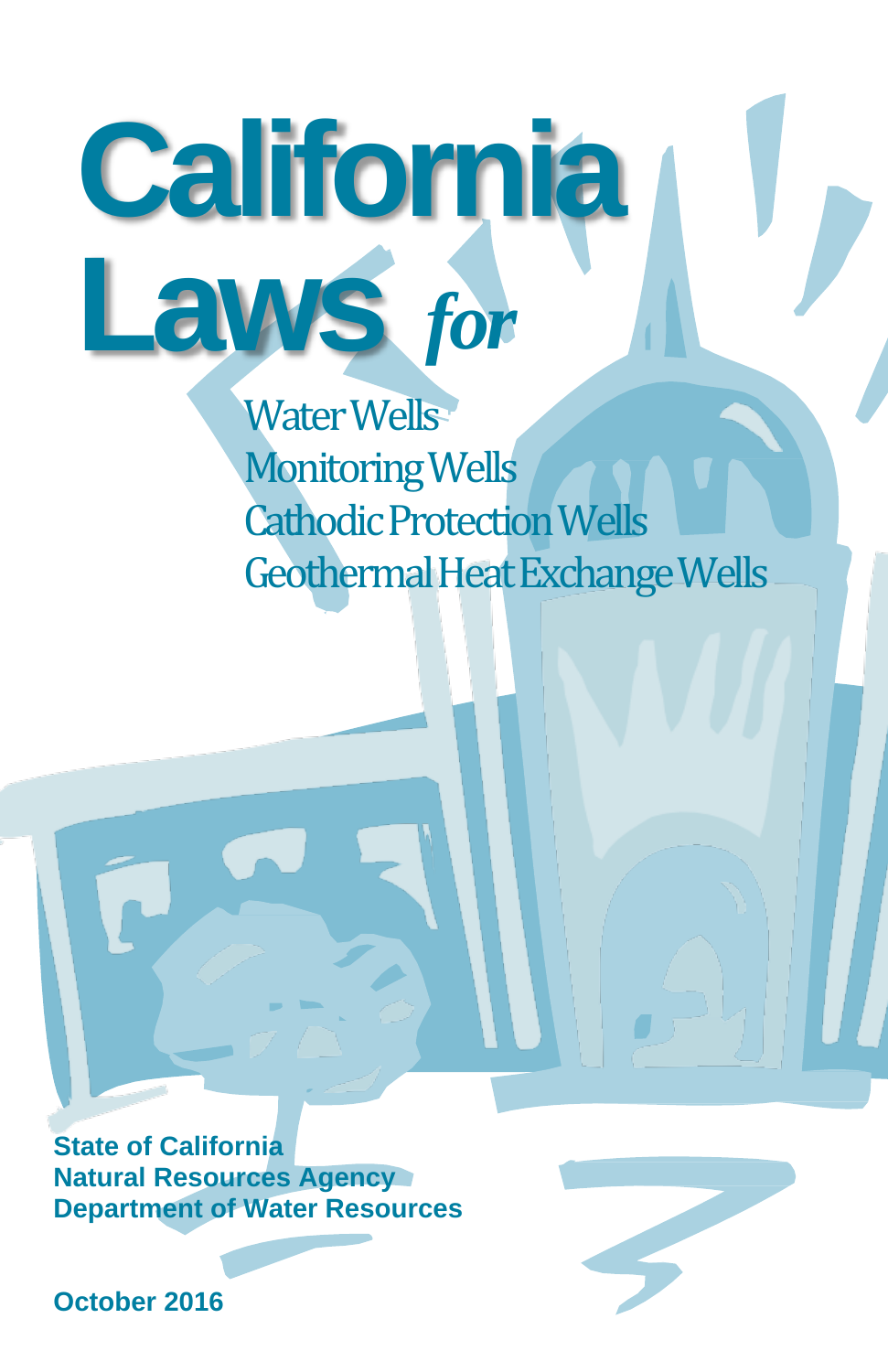**Edmund G. Brown, Jr.** *Governor State of California*

**John Laird**  *Secretary for Natural Resources Natural Resources Agency* 

**Mark Cowin** *Director Department of Water Resources*



**www.water.ca.gov**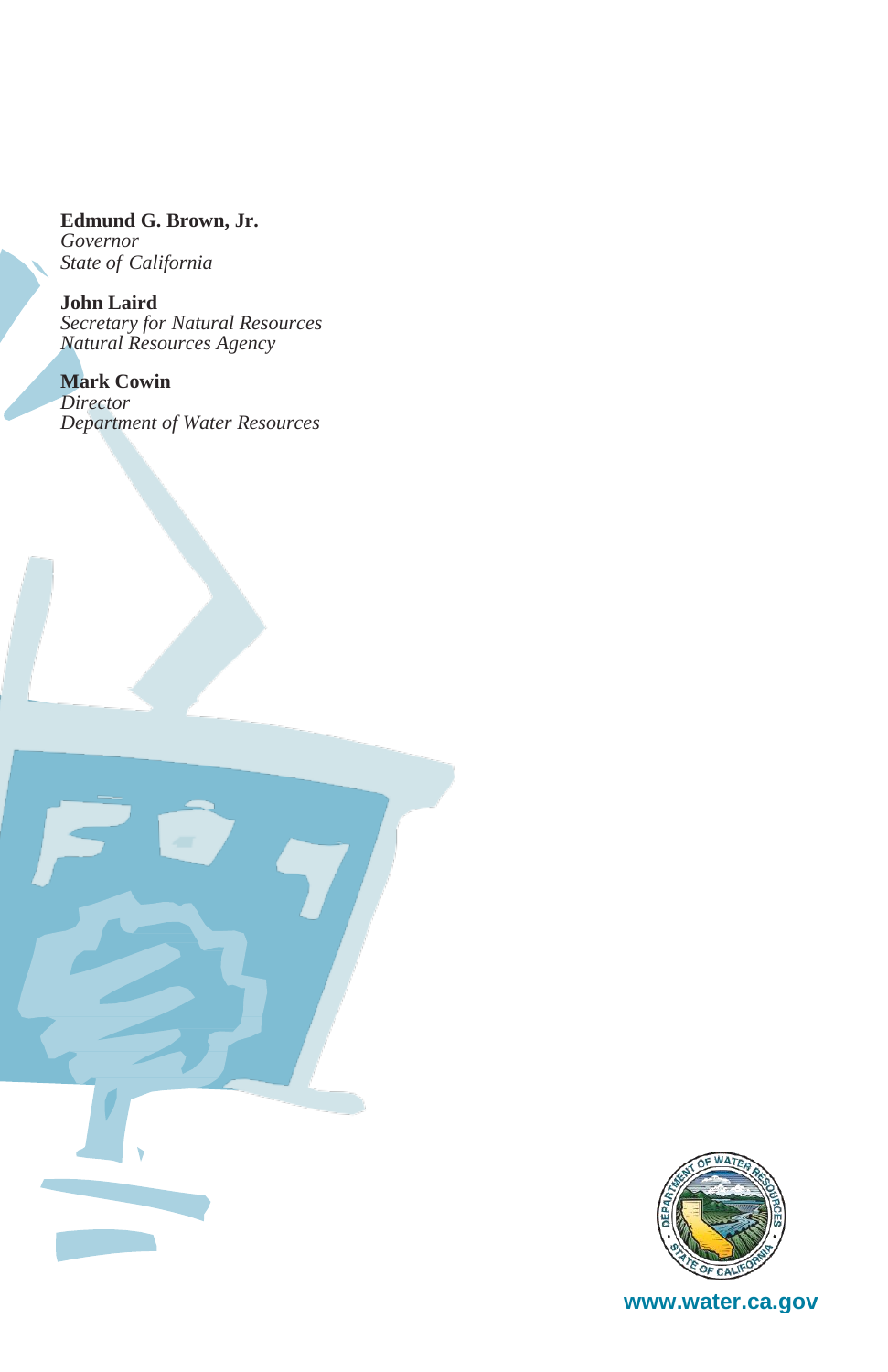# **Table of Contents**

|--|--|

# **[Water Code](#page-4-1)**

# **[DIVISION 1. GENERAL STATE POWERS OVER WATER](#page-5-0) [Chapter 2.5. Miscellaneous Powers of Department](#page-5-1)**

**[Article 2. Surveys, Investigations, and Distribution of Water](#page-5-2)** Section: 231 .............................................................................................................. 2

### **[Article 4. Waste from Artesian Wells](#page-5-3)**

## **Chapter 8. Water Measurement**

| <b>Article 3.5. Metered Service</b> |  |
|-------------------------------------|--|
|                                     |  |

### **[DIVISION 6. CONSERVATION, DEVELOPMENT, AND](#page-7-0)  [UTILIZATION OF STATE WATER RESOURCES](#page-7-0) PART 2.74. Sustainable Groundwater Management Chapter 5. Powers and Authorities**

Section: 10726.4 ....................................................................................................... 4

# **[DIVISION 7. WATER QUALITY](#page-7-0)**

**Chapter 10. Water Wells, Cathodic Protection Wells, Monitoring Wells, and Geothermal Heat Exchange Wells**

#### **[Article 1. Declaration of Policy](#page-8-0)** Section: 13700 .......................................................................................................... 5 Section: 13701 .......................................................................................................... 6

#### **[Article 2. Definitions](#page-9-0)**

|--|--|--|--|--|--|--|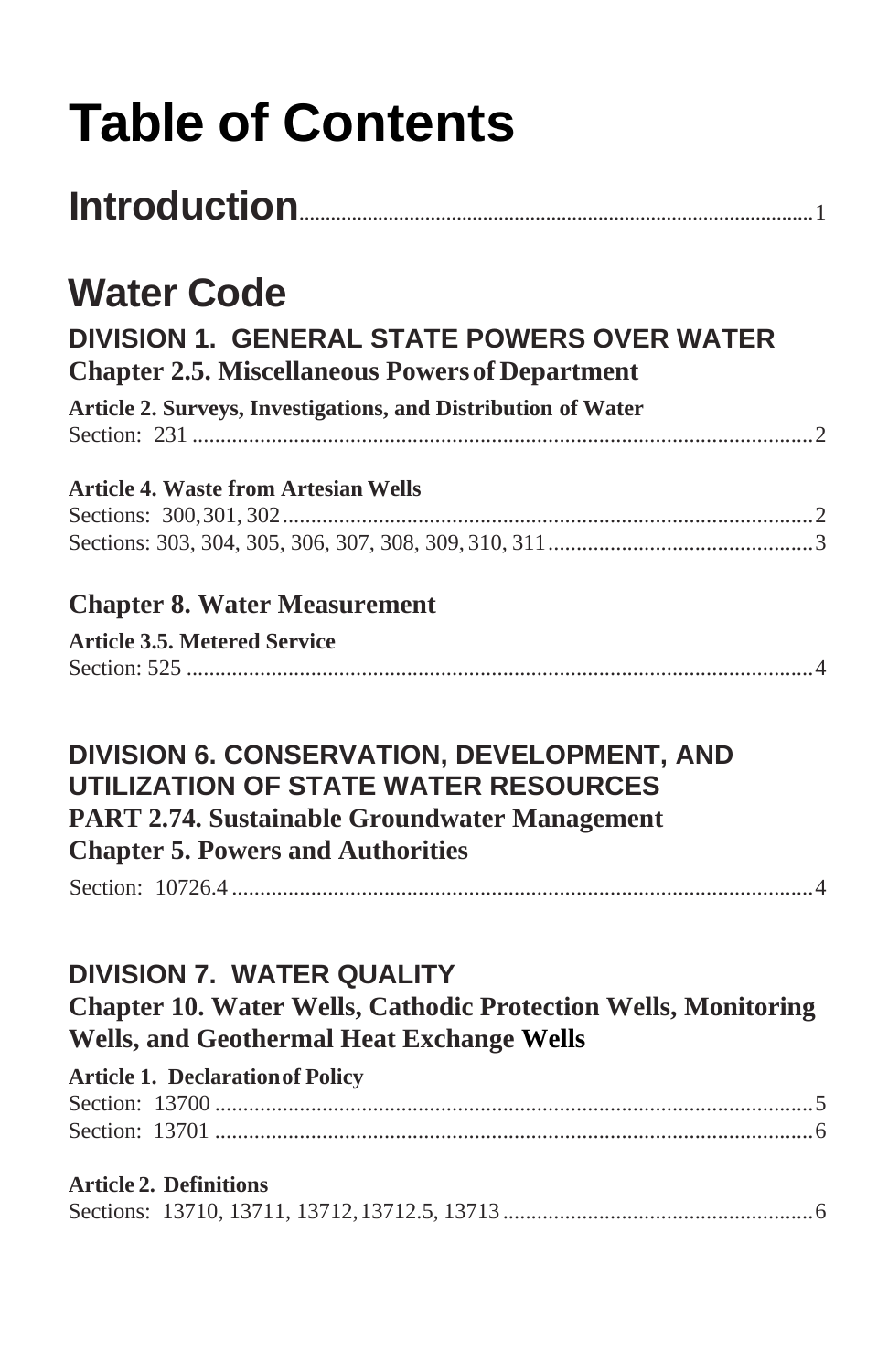#### **Article 3. Reports**

## **Article 4. Quality Control**

# **Health & Safety Code** DIVISION 104. ENVIRONMENTAL HEALTH

# **PART 9.5. Abandoned Excavations**

#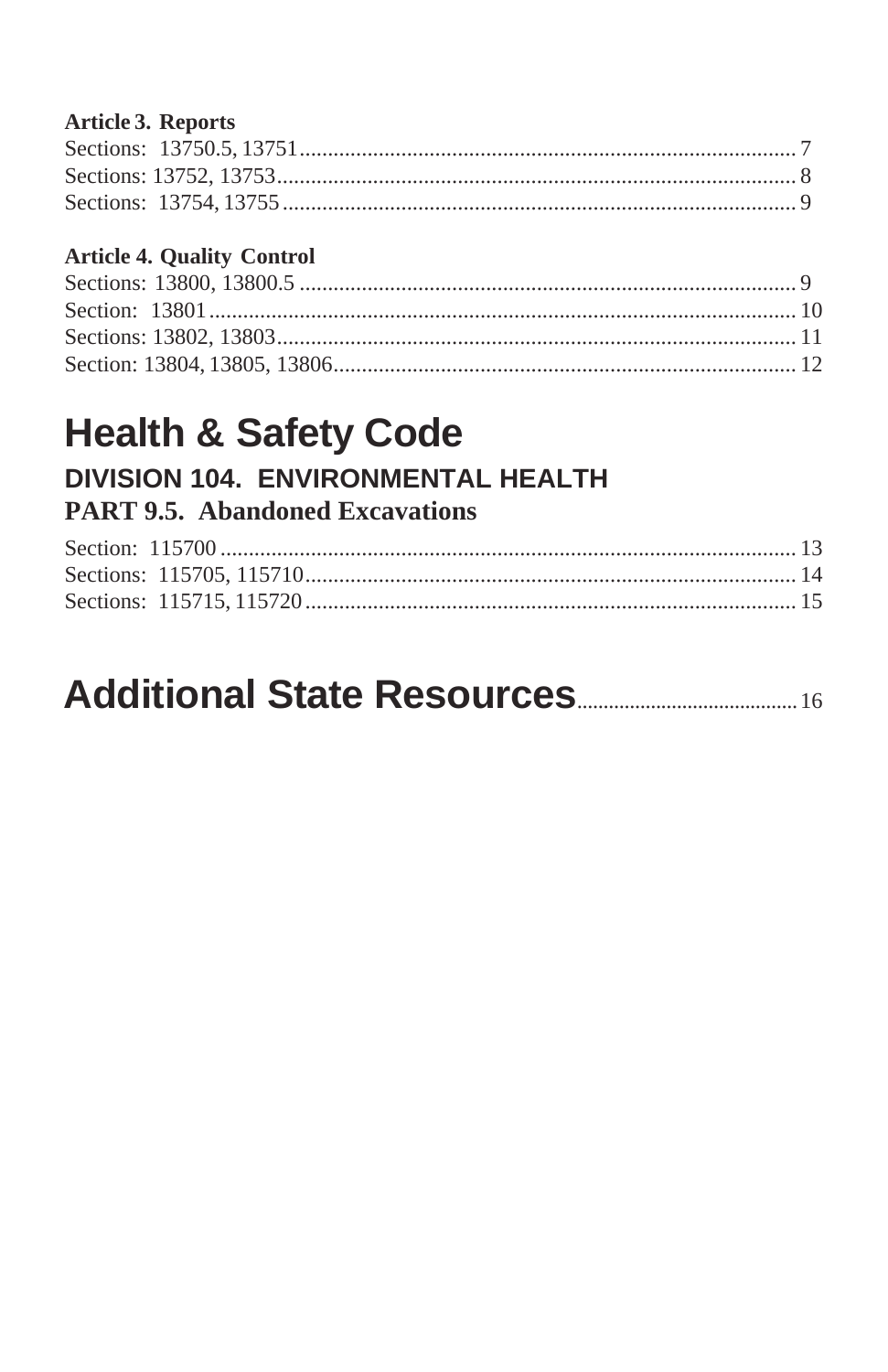# <span id="page-4-0"></span>**Introduction**

This publication contains sections of the Health and Safety Code and the Water Code, current as of October 2016, related directly to the construction, alteration, maintenance, and destruction of:

- water wells
- monitoring wells
- cathodic protection wells
- geothermal heat exchange wells

Laws relating directly to the following are not included:

- high-temperature geothermal wells
- oil and gas wells
- waste injection wells
- local ordinances pertaining to well construction, alteration, and destruction
- specific requirements for waste disposal site monitoring wells
- water rights
- licensing of well drilling contractors

This publication is provided as a public service. While every effort is made to assure accuracy of the information presented, persons should consult the official version of the California Code when making legal decisions. The California Legislative Counsel maintains the official code, which is accessible on the Internet at: [http://leginfo.legislature.ca.gov/.](http://leginfo.legislature.ca.gov/)

<span id="page-4-1"></span>Other California state agencies that deal with groundwater or wells are listed at the end of this publication. Well permitting agencies are listed on the DWR web[site: http://](http://www.water.ca.gov/groundwater/wells/permitting.cfm)www.water.ca.gov/ groundwater/wells/permitting.cfm.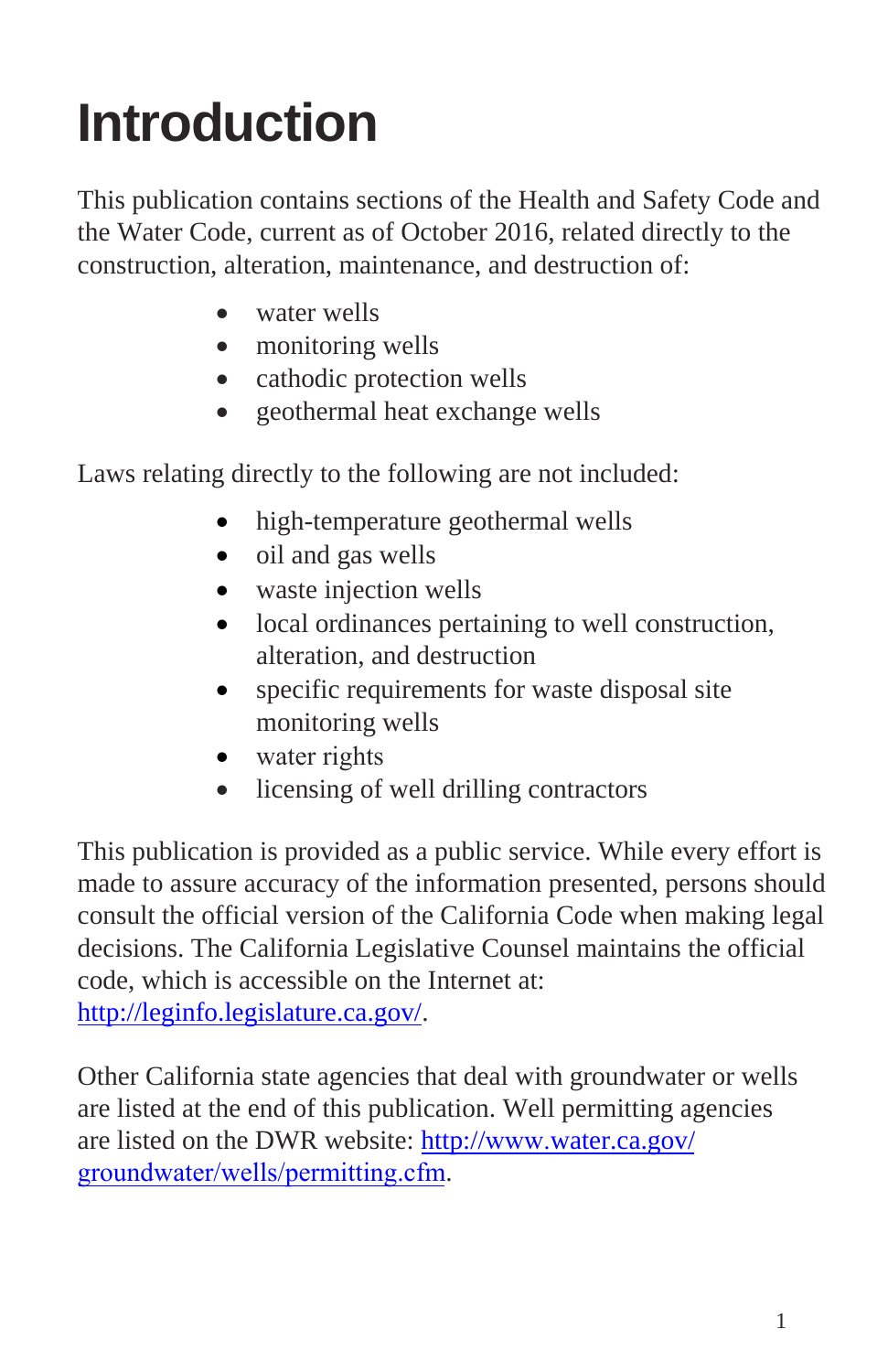# **Water Code**

# <span id="page-5-1"></span><span id="page-5-0"></span>**DIVISION 1. GENERAL STATE POWERS OVER WATER Chapter 2.5. Miscellaneous Powers of Department\***

#### <span id="page-5-2"></span>**Article 2. Surveys, Investigations, and Distribution of Water**

**231.** The department, either independently or in cooperation with any person or any county, state, federal or other agency, shall investigate and survey conditions of damage to quality of underground waters, which conditions are or may be caused by improperly constructed, abandoned or defective wells through the interconnection of strata or the introduction of surface waters into underground waters. The department shall report to the appropriate California regional water quality control board its recommendations for minimum standards of well construction in any particular locality in which it deems regulation necessary to protection of quality of underground water, and shall report to the Legislature from time to time, its recommendations for proper sealing of abandoned wells.

#### <span id="page-5-3"></span>**Article 4. Waste from Artesian Wells**

- **300.** For the purposes of this article, an artesian well is any artificial hole made in the ground through which water naturally flows from subterranean sources to the surface of the ground for any length of time.
- **301.** For the purposes of this article, waste is the causing, suffering, or permitting any water flowing from an artesian well, to run either:
	- (a) Into any natural watercourse or channel, or into any bay or pond, unless the water is used thereafter for irrigation or domestic use.
	- (b) Into any street, road, or highway.
	- (c) Upon the land of any person or upon the public land of the United States or of the State, unless it is used thereon for irrigation, domestic use, or the propagation of fish.
- **302.** The use of any water flowing from an artesian well for the irrigation of land, whenever over 5 percent of the water received on the land for irrigation purposes is permitted to escape from the land, is waste within the meaning of this article.

**\*** "*Department" is the California Department of Water Resources*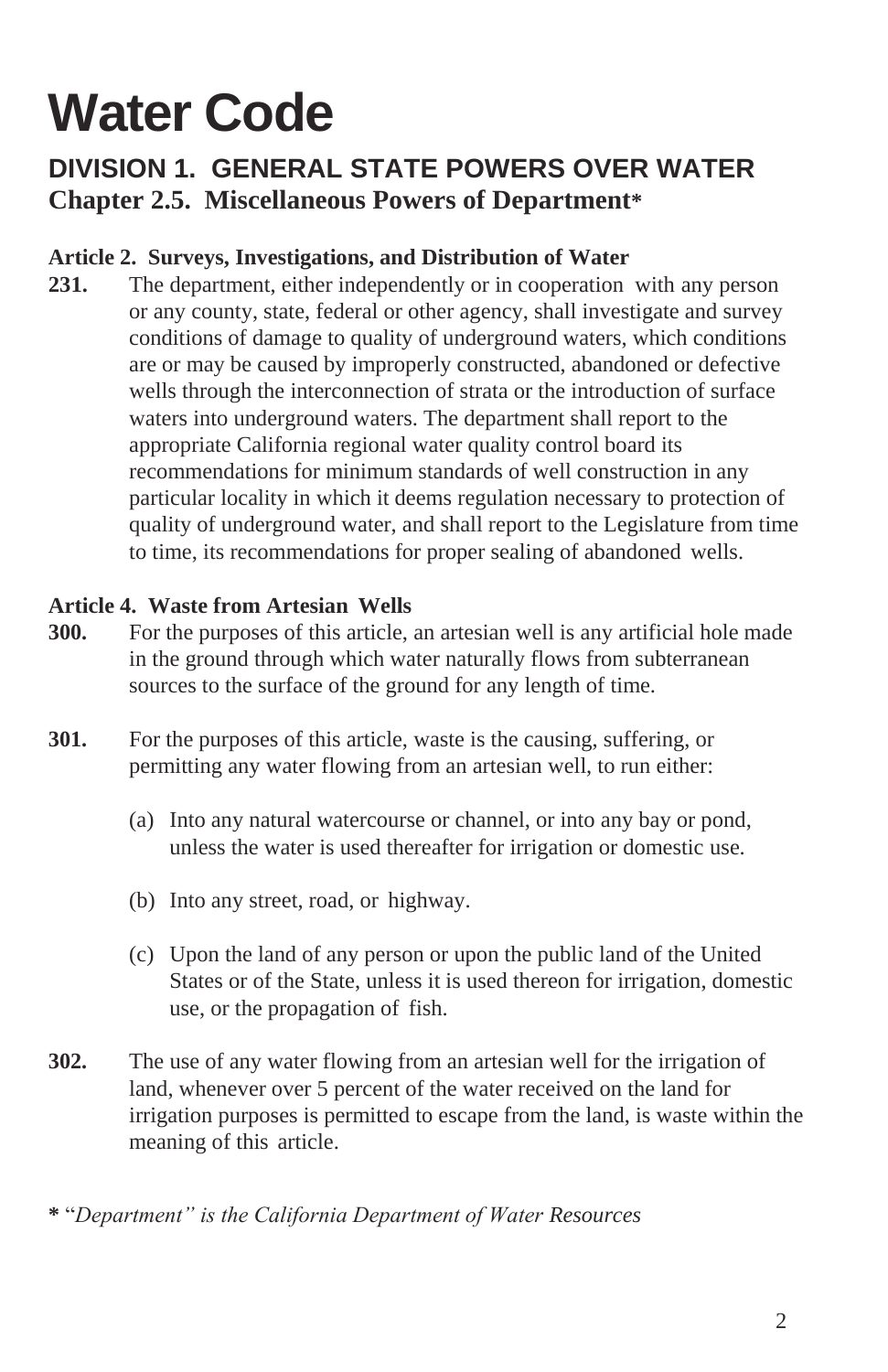- **303.** Nothing in this article prevents the running of artesian water into an artificial pond or storage-reservoir, if the water is used thereafter for a beneficial use.
- **304.** A beneficial use under the next preceding section shall not exceed one tenth of one miner's inch of water per acre, perpetual flow, but the person using the water may cumulate that amount within any period of each year.
- **305.** Any artesian well which is not capped or equipped with a mechanical appliance which will readily and effectively arrest and prevent the flow of any water from the well is a public nuisance.
- **306.** The owner, tenant, or occupant of the land upon which a well which is a public nuisance under the next preceding section is situated, who causes, permits, or suffers such public nuisance to exist or continue is guilty of a misdemeanor.
- **307.** Any person owning, possessing, or occupying any land upon which is situated an artesian well, who causes, suffers, or permits water unnecessarily to flow from the well or to go to waste is guilty of a misdemeanor.
- **308.** Each day's continuance of waste constitutes a new offense.
- **309.** Any person who violates any of the provisions of this article is punishable for each offense by a fine of not less than fifty dollars (\$50) and not more than one thousand dollars (\$1,000) or by imprisonment in the county jail for not more than six months, or by both.
- **310.** All prosecutions for the violation of any of the provisions of this article shall be instituted in the superior court of the county where the well is situated.
- **311.** Any fine imposed under the provisions of this article may be collected as in other criminal cases, and the justice may also issue an execution upon the judgment therein rendered, which may be enforced and collected as in civil cases.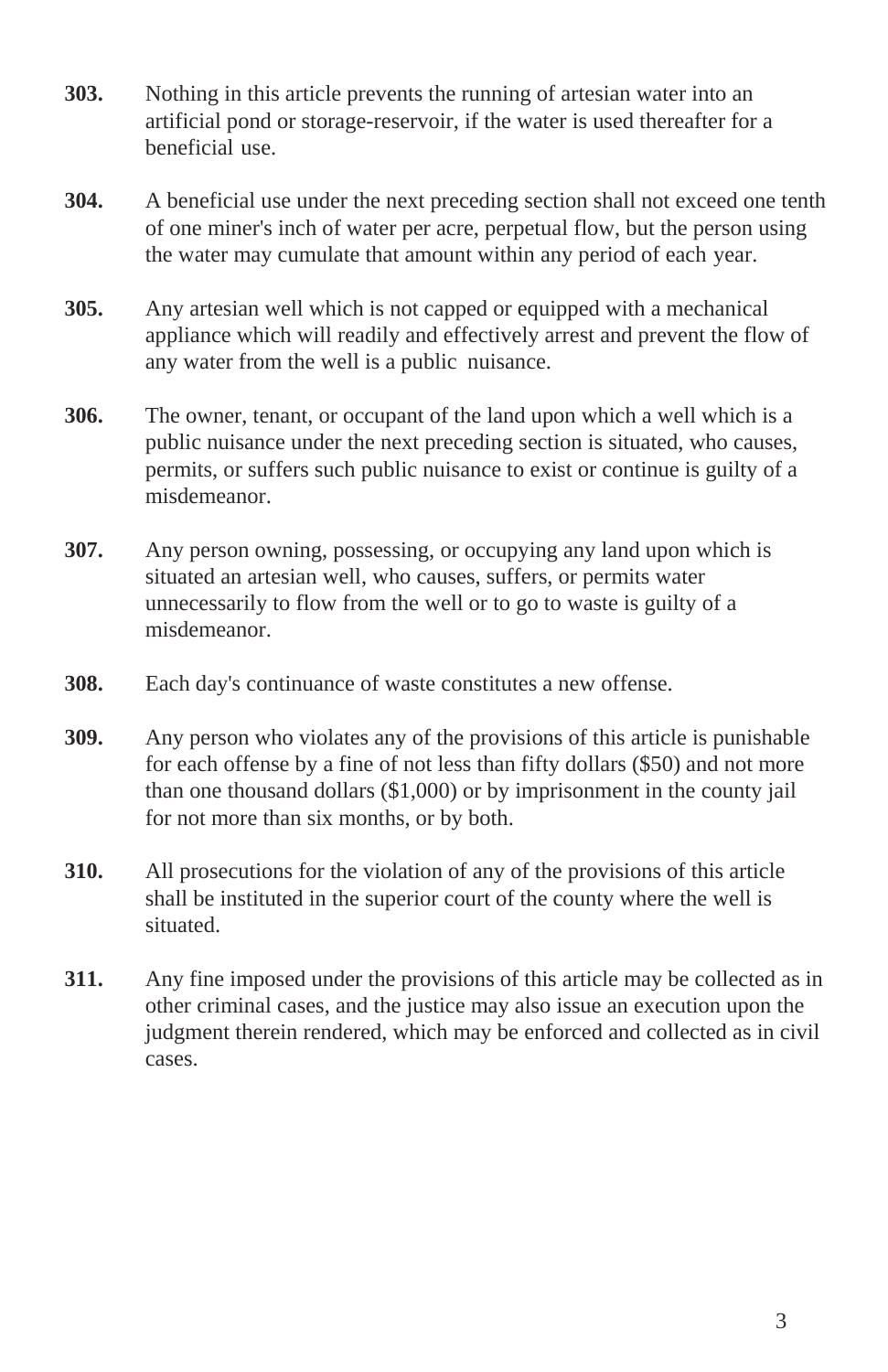# <span id="page-7-0"></span>**DIVISION 1. GENERAL STATE POWERS OVER WATER Chapter 8. Water Measurement**

#### **Article 3.5. Metered Service**

- **525.** (a) Notwithstanding any other provision of law, every water purveyor who sells, leases, rents, furnishes, or delivers water service to any person shall require, as a condition of new water service on and after January 1, 1992, that a suitable water meter to measure the water service shall be installed on the water service facilities in accordance with this chapter. The cost of installation of the meter shall be paid by the user of the water, and any water purveyor may impose and collect charges for those costs.
	- (b) Subdivision (a) applies only to potable water.
	- (c) Subdivision (a) does not apply to a community water system which serves fewer than 15 service connections used by yearlong residents or regularly serves fewer than 25 yearlong residents, or a single well that services the water supply of a single-family residential home.

## **[DIVISION 6. CONSERVATION, DEVELOPMENT, AND](#page-7-0)  [UTILIZATION OF STATE WATER RESOURCES](#page-7-0) PART 2.74. Sustainable Groundwater Management Chapter 5. Powers and Authorities**

- **10726.4.** (a) A groundwater sustainability agency shall have the following additional authority and may regulate groundwater extraction using that authority:
	- (1) To impose spacing requirements on new groundwater well construction to minimize well interference and impose reasonable operating regulations on existing groundwater wells to minimize well interference, including requiring extractors to operate on a rotation basis.
	- (2) To control groundwater extractions by regulating, limiting, or suspending extractions from individual groundwater wells or extractions from groundwater wells in the aggregate, construction of new groundwater wells, enlargement of existing groundwater wells, or reactivation of abandoned groundwater wells, or otherwise establishing groundwater extraction allocations. Those actions shall be consistent with the applicable elements of the city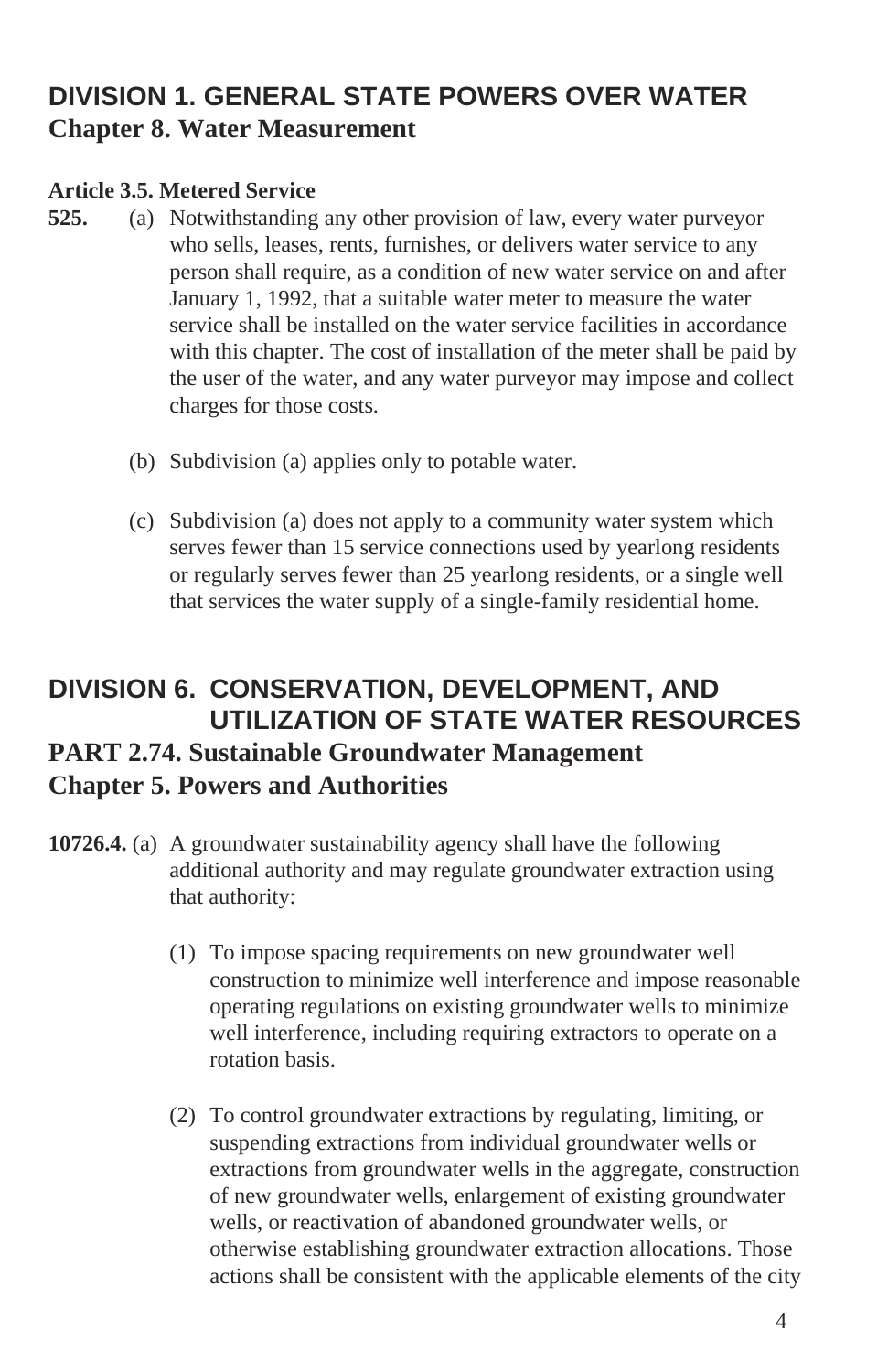or county general plan, unless there is insufficient sustainable yield in the basin to serve a land use designated in the city or county general plan. A limitation on extractions by a groundwater sustainability agency shall not be construed to be a final determination of rights to extract groundwater from the basin or any portion of the basin.

- (3) To authorize temporary and permanent transfers of groundwater extraction allocations within the agency's boundaries, if the total quantity of groundwater extracted in any water year is consistent with the provisions of the groundwater sustainability plan. The transfer is subject to applicable city and county ordinances.
- (4) To establish accounting rules to allow unused groundwater extraction allocations issued by the agency to be carried over from one year to another and voluntarily transferred, if the total quantity of groundwater extracted in any five-year period is consistent with the provisions of the groundwater sustainability plan.
- (b) This section does not authorize a groundwater sustainability agency to issue permits for the construction, modification, or abandonment of groundwater wells, except as authorized by a county with authority to issue those permits. A groundwater sustainability agency may request of the county, and the county shall consider, that the county forward permit requests for the construction of new groundwater wells, the enlarging of existing groundwater wells, and the reactivation of abandoned groundwater wells to the groundwater sustainability agency before permit approval.

## **DIVISION 7. WATER QUALITY Chapter 10. Water Wells, Cathodic Protection Wells, Monitoring Wells, and Geothermal Heat Exchange Wells**

#### <span id="page-8-0"></span>**Article 1. Declaration of Policy**

**13700.** The Legislature finds that the greater portion of the water used in this state is obtained from underground sources and that those waters are subject to impairment in quality and purity, causing detriment to the health, safety and welfare of the people of the state. The Legislature therefore declares that the people of the state have a primary interest in the location, construction, maintenance, abandonment, and destruction of water wells, cathodic protection wells, groundwater monitoring wells, and geothermal heat exchange wells, which activities directly affect the quality and purity of underground waters.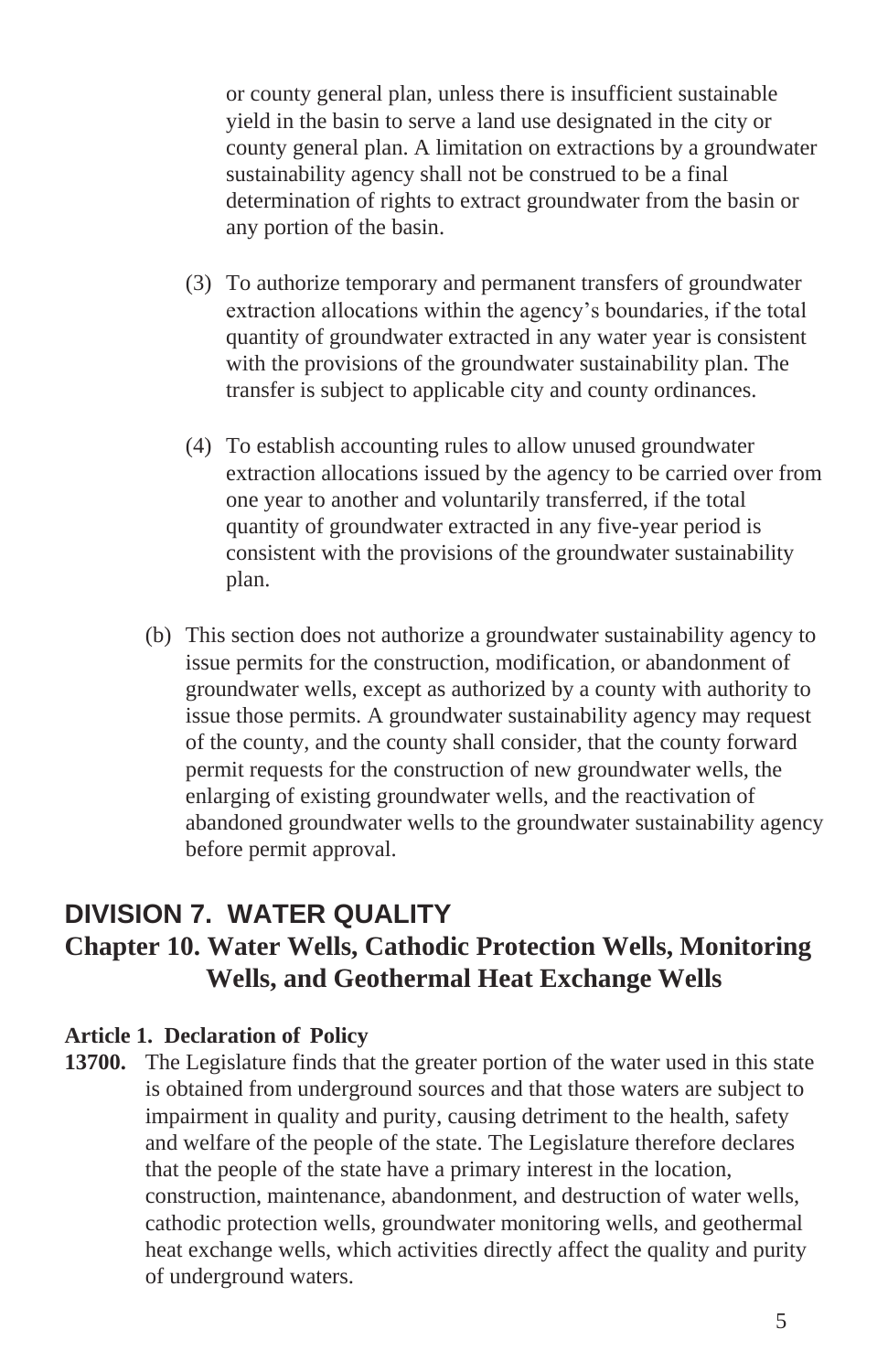#### **13701.** The Legislature finds and declares all of the following:

- (a) Improperly constructed and abandoned water wells, cathodic protection wells, groundwater monitoring wells, and geothermal heat exchange wells can allow contaminated water on the surface to flow down the well casing, thereby contaminating the usable groundwater.
- (b) Improperly constructed and abandoned water wells, cathodic protection wells, groundwater monitoring wells, and geothermal heat exchange wells can allow unusable or low quality groundwater from one groundwater level to flow along the well casing to usable groundwater levels, thereby contaminating the usable groundwater.
- (c) Contamination of groundwater poses serious public health and economic problems for many areas of the state.

#### <span id="page-9-0"></span>**Article 2. Definitions**

- **13710.** "Well" or "water well" as used in this chapter, means any artificial excavation constructed by any method for the purpose of extracting water from, or injecting water into, the underground. This definition shall not include: (a) oil and gas wells, or geothermal wells constructed under the jurisdiction of the Department of Conservation, except those wells converted to use as water wells; or (b) wells used for the purpose of (1) dewatering excavation during construction, or (2) stabilizing hillsides or earth embankments.
- **13711.** "Cathodic protection well," as used in this chapter, means any artificial excavation in excess of 50 feet constructed by any method for the purpose of installing equipment or facilities for the protection electrically of metallic equipment in contact with the ground, commonly referred to as cathodic protection.
- **13712.** "Monitoring well" as used in this chapter, means any artificial excavation by any method for the purpose of monitoring fluctuations in groundwater levels, quality of underground waters, or the concentration of contaminants in underground waters.
- **13712.5.** Notwithstanding Section 13712, all wells constructed for the purpose of monitoring the presence of groundwater which has adversely affected, or threatens to adversely affect, crop root zones are exempt from the reporting requirements of this chapter.
- **13713.** "Geothermal heat exchange well," as used in this chapter, means any uncased artificial excavation, by any method, that uses the heat exchange capacity of the earth for heating and cooling, in which excavation the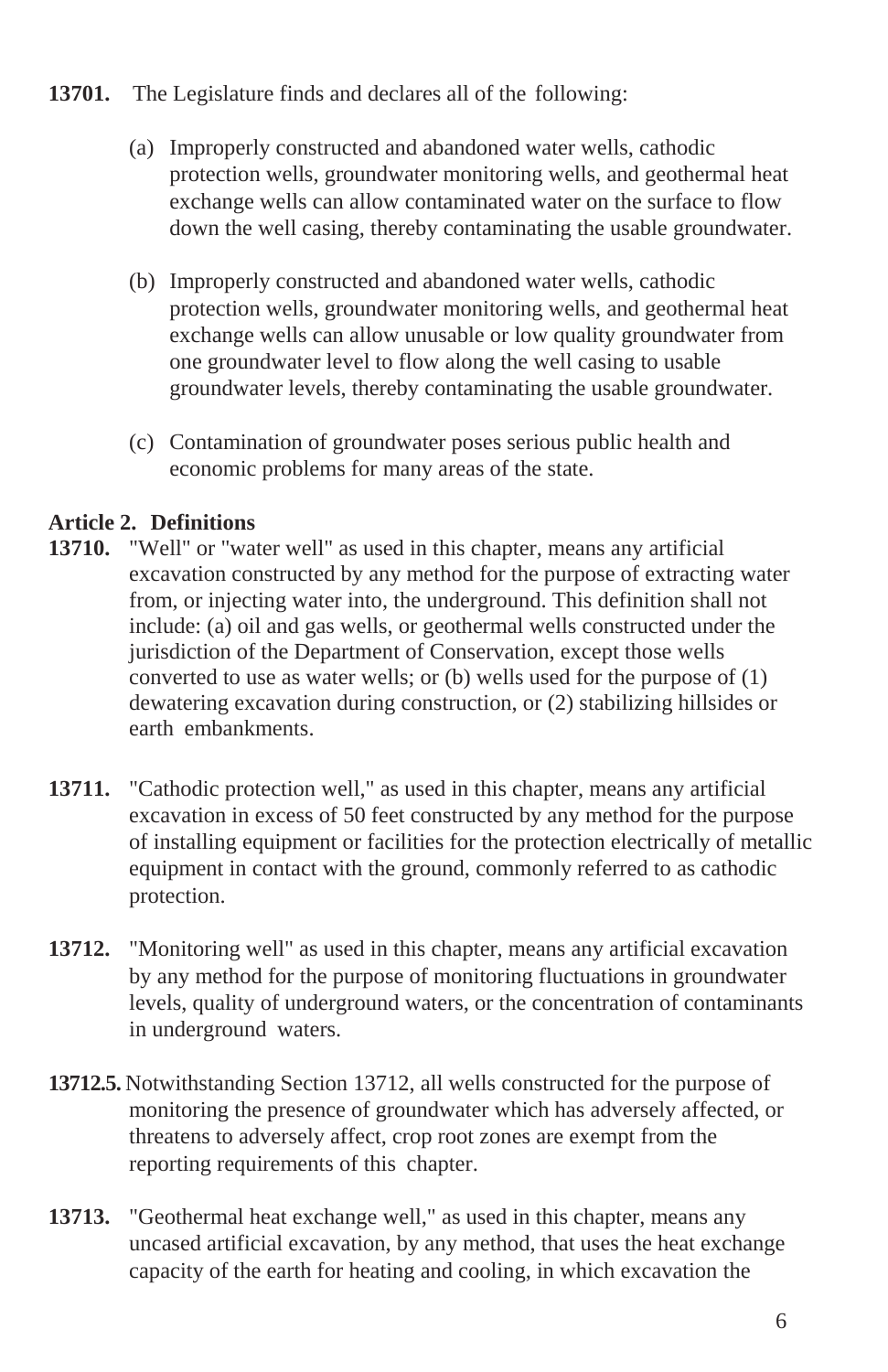ambient ground temperature is 30 degrees Celsius (86 degrees Fahrenheit) or less, and which excavation uses a closed loop fluid system to prevent the discharge or escape of its fluid into surrounding aquifers or other geologic formations. Geothermal heat exchange wells include ground source heat pump wells.

#### <span id="page-10-0"></span>**Article 3. Reports**

- **13750.5** No person shall undertake to dig, bore, or drill a water well, cathodic protection well, groundwater monitoring well, or geothermal heat exchange well, to deepen or reperforate such a well, or to abandon or destroy such a well, unless the person responsible for that construction, alteration, destruction, or abandonment possesses a C-57 Water Well Contractor's License.
- **13751.** (a) Every person who digs, bores, or drills a water well, cathodic protection well, groundwater monitoring well, or geothermal heat exchange well, abandons or destroys such a well, or deepens or reperforates such a well, shall file with the department a report of completion of that well within 60 days from the date its construction, alteration, abandonment, or destruction is completed.

(b) The report shall be made on forms furnished by the department and shall contain information as follows:

- (1) In the case of a water well, cathodic protection well, or groundwater monitoring well, the report shall contain information as required by the department, including, but not limited to all of the following information:
	- (A) A description of the well site sufficiently exact to permit location and identification of the well.
	- (B) A detailed log of the well.
	- (C) A description of type of construction.
	- (D) The details of perforation.
	- (E) The methods used for sealing off surface or contaminated waters.
	- (F) The methods used for preventing contaminated waters of one aquifer from mixing with the waters of another aquifer.
	- (G) The signature of the well driller.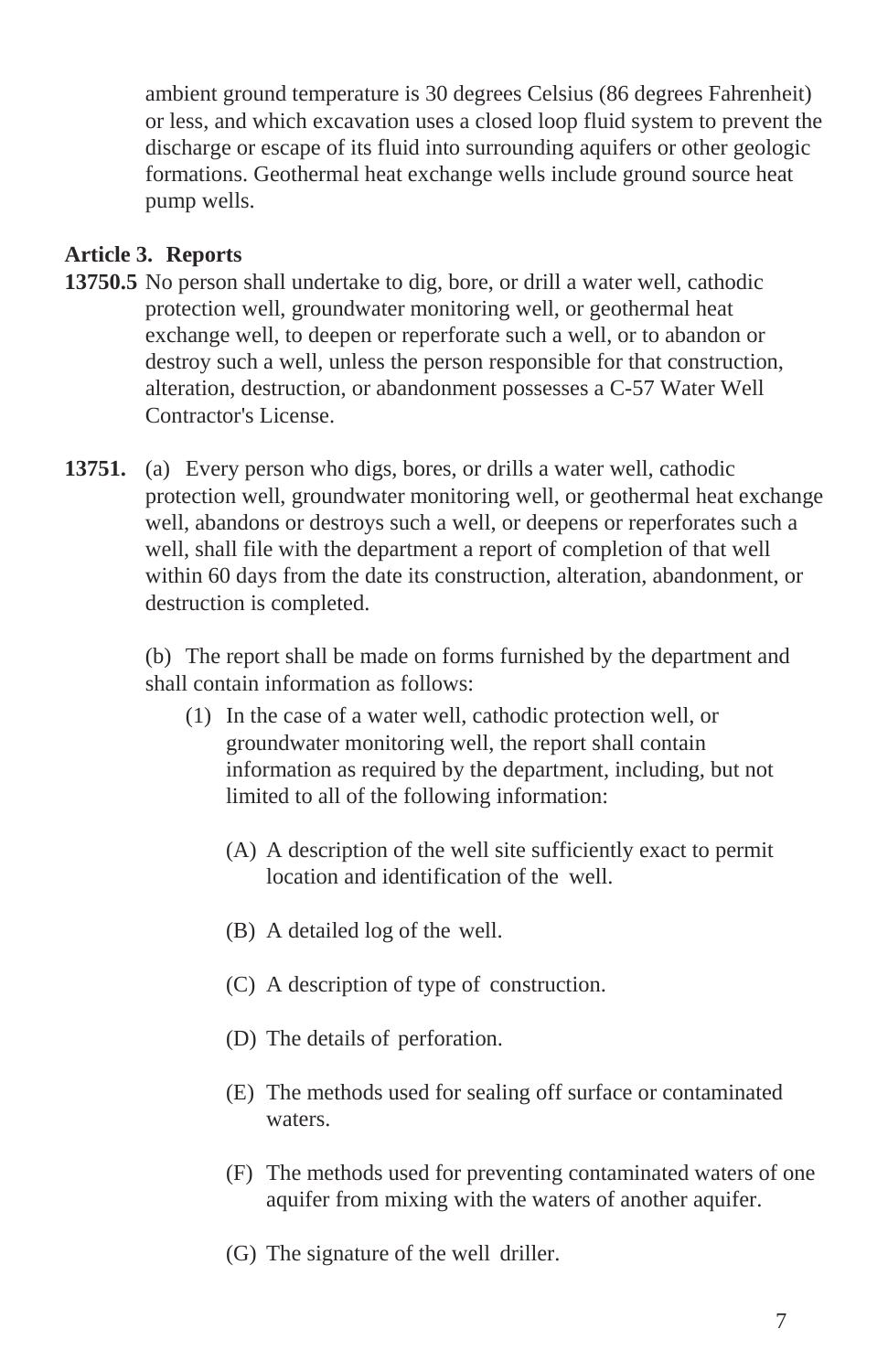- (2) In the case of a geothermal heat exchange well, the report shall contain all of the following information:
	- (A) A description of the site that is sufficiently exact to permit the location and identification of the site and the number of geothermal heat exchange wells drilled on the same lot.
	- (B) A description of borehole diameter and depth and the type of geothermal heat exchange system installed.
	- (C) The methods and materials used to seal off surface or contaminated waters.
	- (D) The methods used for preventing contaminated water in one aquifer from mixing with the water in another aquifer.
	- (E) The signature of the well driller.
- **13752.** (a) Reports made in accordance with paragraph (1) of subdivision (b) of Section 13751 shall be made available as follows:
	- (1) To governmental agencies.
	- (2) To the public, upon request, in accordance with subdivision (b).
	- (b) (1) The department may charge a fee for the provision of a report pursuant to paragraph (2) of subdivision (a) that does not exceed the reasonable costs to the department of providing the report, including costs of promulgating any regulations to implement this section.
		- (2) Notwithstanding subdivision (g) of Section 1798.24 of the Civil Code, the disclosure of a report in accordance with paragraph (2) of subdivision (a) in the possession of the department or another governmental agency shall comply with the Information Practices Act of 1977 (Chapter 1 (commencing with Section 1798) of Title 1.8 of Part 4 of Division 3 of the Civil Code).
- **13753.** Every person who hereafter converts, for use as a water well, cathodic protection well, or monitoring well, any oil or gas well originally constructed under the jurisdiction of the Department of Conservation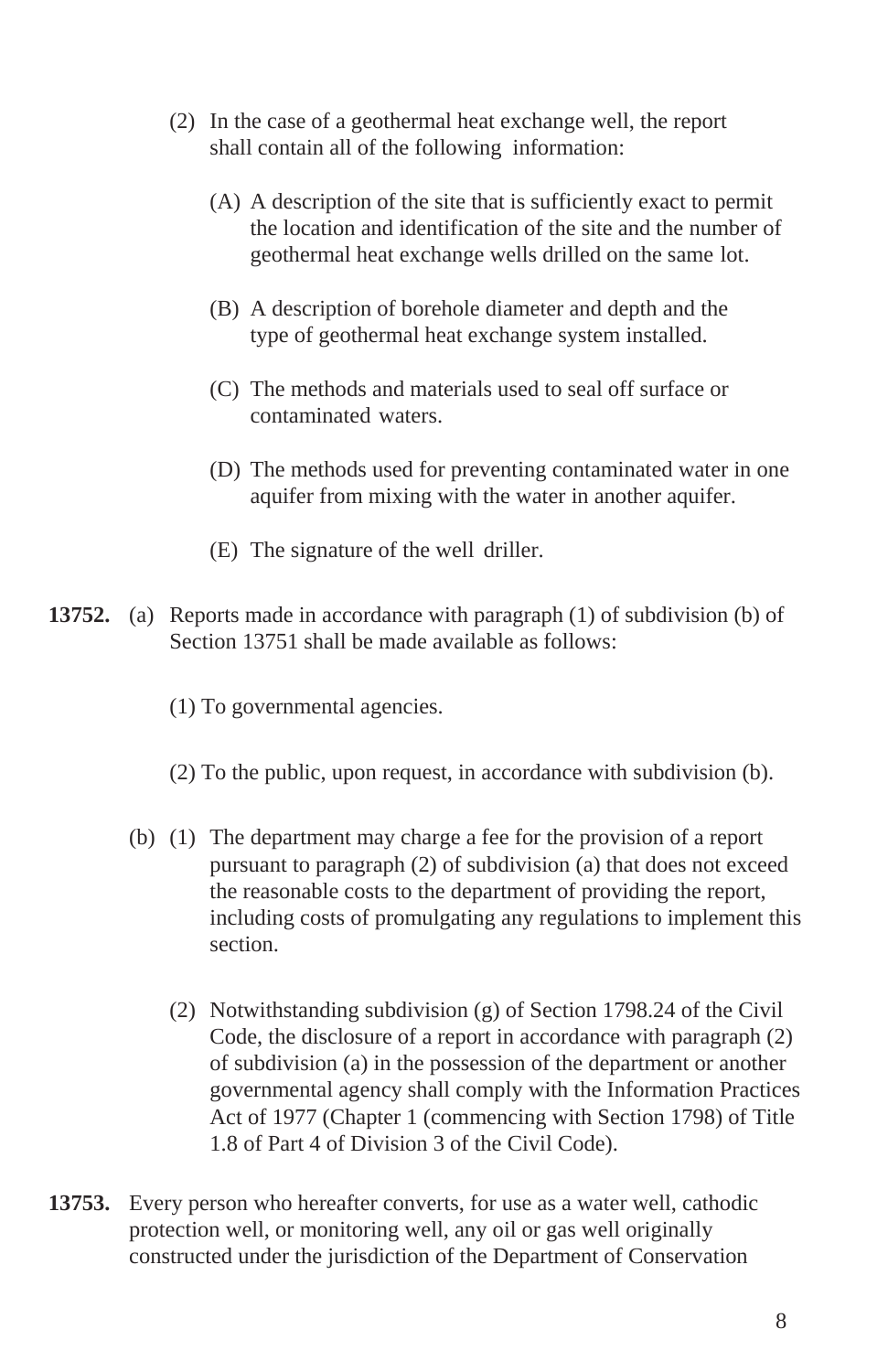pursuant to Article 4 (commencing with Section 3200) of Chapter 1 of Division 3 of the Public Resources Code, shall comply with all provisions of this chapter.

**13754.** Failure to comply with any provision of this article, or willful and deliberate falsification of any report required by this article, is a misdemeanor.

> Before commencing prosecution against any person, other than for willful and deliberate falsification of any report required by this article, the person shall be given reasonable opportunity to comply with the provisions of this article.

**13755.** This chapter does not affect the powers and duties of the State Department of Public Health with respect to water and water systems pursuant to Chapter 4 (commencing with Section 116270) of Part 12 of Division 104 of the Health and Safety Code. Every person shall comply with this chapter and any regulation adopted pursuant thereto, in addition to standards adopted by any city or county.

#### <span id="page-12-0"></span>**Article 4. Quality Control**

- **13800.** The department, after the studies and investigations pursuant to Section 231 as it finds necessary, on determining that water well, cathodic protection well, and monitoring well construction, maintenance, abandonment, and destruction standards are needed in an area to protect the quality of water used or that may be used for any beneficial use, shall so report to the appropriate regional water quality control board and to the State Department of Public Health. The report shall contain the recommended standards for water well, cathodic protection well, and monitoring well construction, maintenance, abandonment, and destruction as, in the department's opinion, are necessary to protect the quality of any affected water.
- **13800.5.** (a) (1) The department shall develop recommended standards for the construction, maintenance, abandonment, or destruction of geothermal heat exchange wells.
	- (2) Until the department develops recommended standards pursuant to paragraph (1), a local enforcement agency with authority over geothermal heat exchange wells may adopt temporary regulations applicable to geothermal heat exchange wells that the local enforcement agency determines to be consistent with the intent of existing department standards to prevent wells from becoming conduits of contamination.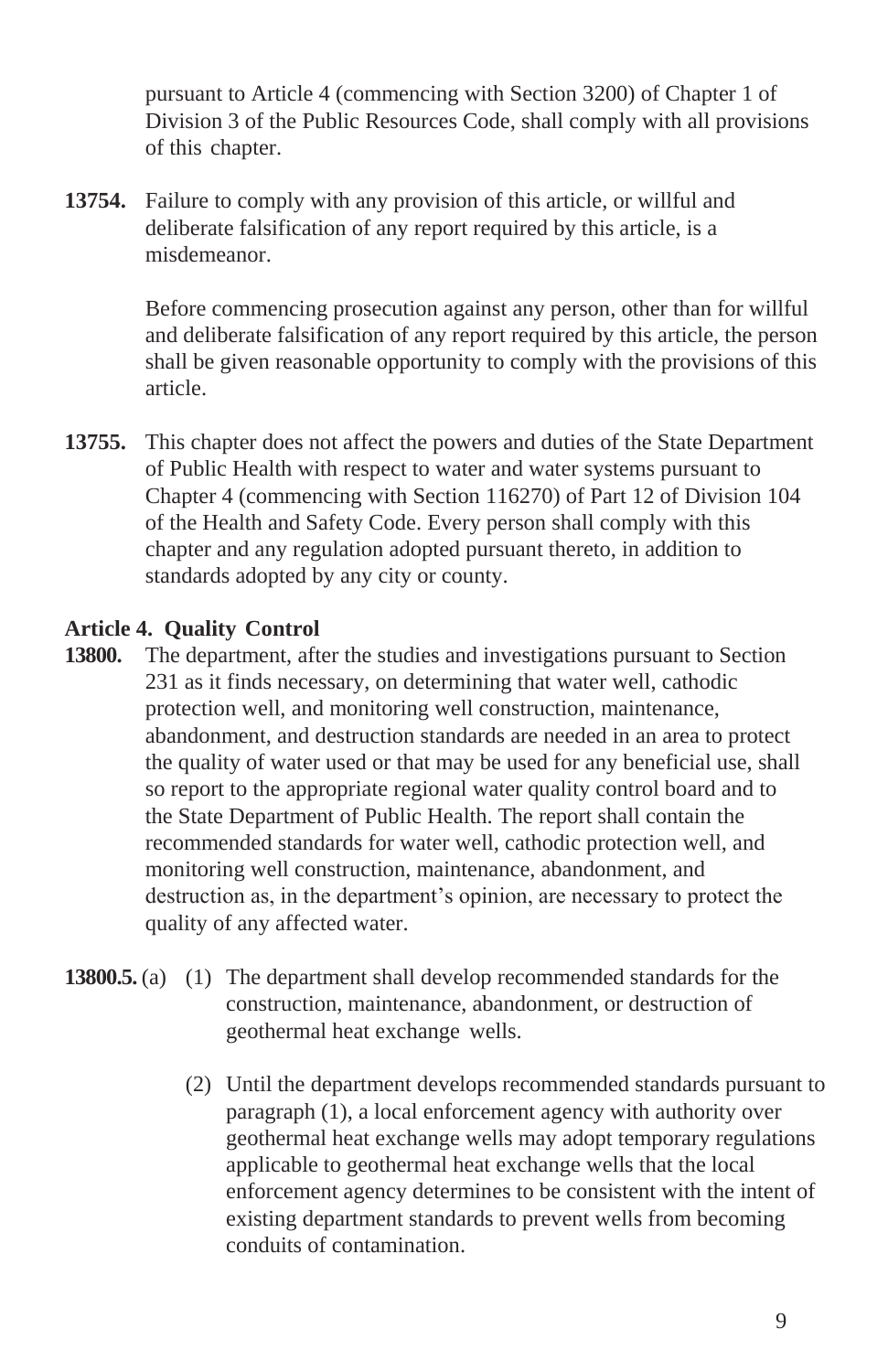- (3) The department, not later than July 1, 1997, shall submit to the state board a report containing the recommended geothermal heat exchange well standards.
- (b) The state board, not later than January 1, 1998, shall adopt a model geothermal heat exchange well ordinance that implements the recommended standards developed by the department pursuant to subdivision (a). The state board shall circulate the model ordinance to all cities and counties.
- (c) Notwithstanding any other provision of law, each county, city, or water agency, where appropriate, not later than April 1, 1998, shall adopt a geothermal heat exchange well ordinance that meets or exceeds the recommended standards developed by the department pursuant to subdivision (a). If a water agency that has permit authority over well drilling adopts a geothermal heat exchange well ordinance that meets or exceeds the recommended standards developed by the department pursuant to subdivision (a), a county or city shall not be required to adopt an ordinance for the same area.
- (d) If a county, city, or water agency, where appropriate, fails to adopt an ordinance that establishes geothermal heat exchange well standards, the model ordinance adopted by the state board pursuant to subdivision (b) shall take effect on May 1, 1998, and shall be enforced by the county or city and have the same force and effect as if adopted as a county or city ordinance.
- **13801.** (a) The regional board, upon receipt of a report from the department pursuant to Section 13800, shall hold a public hearing on the need to establish well standards for the area involved. The regional board may hold a public hearing with respect to any area regardless of whether a report has been received from the department if it has information that standards may be needed.
	- (b) Notwithstanding subdivision (a), the state board shall, not later than September 1, 1989, adopt a model water well, cathodic protection well, and monitoring well drilling and abandonment ordinance implementing the standards for water well construction, maintenance, and abandonment contained in Bulletin 74-81 of the department. If the model ordinance is not adopted by this date, the state board shall report to the Legislature as to the reasons for the delay. The state board shall circulate the model ordinances to all cities and counties.
	- (c) Notwithstanding any other law, each county, city, or water agency, where appropriate, shall, not later than January 15, 1990, adopt a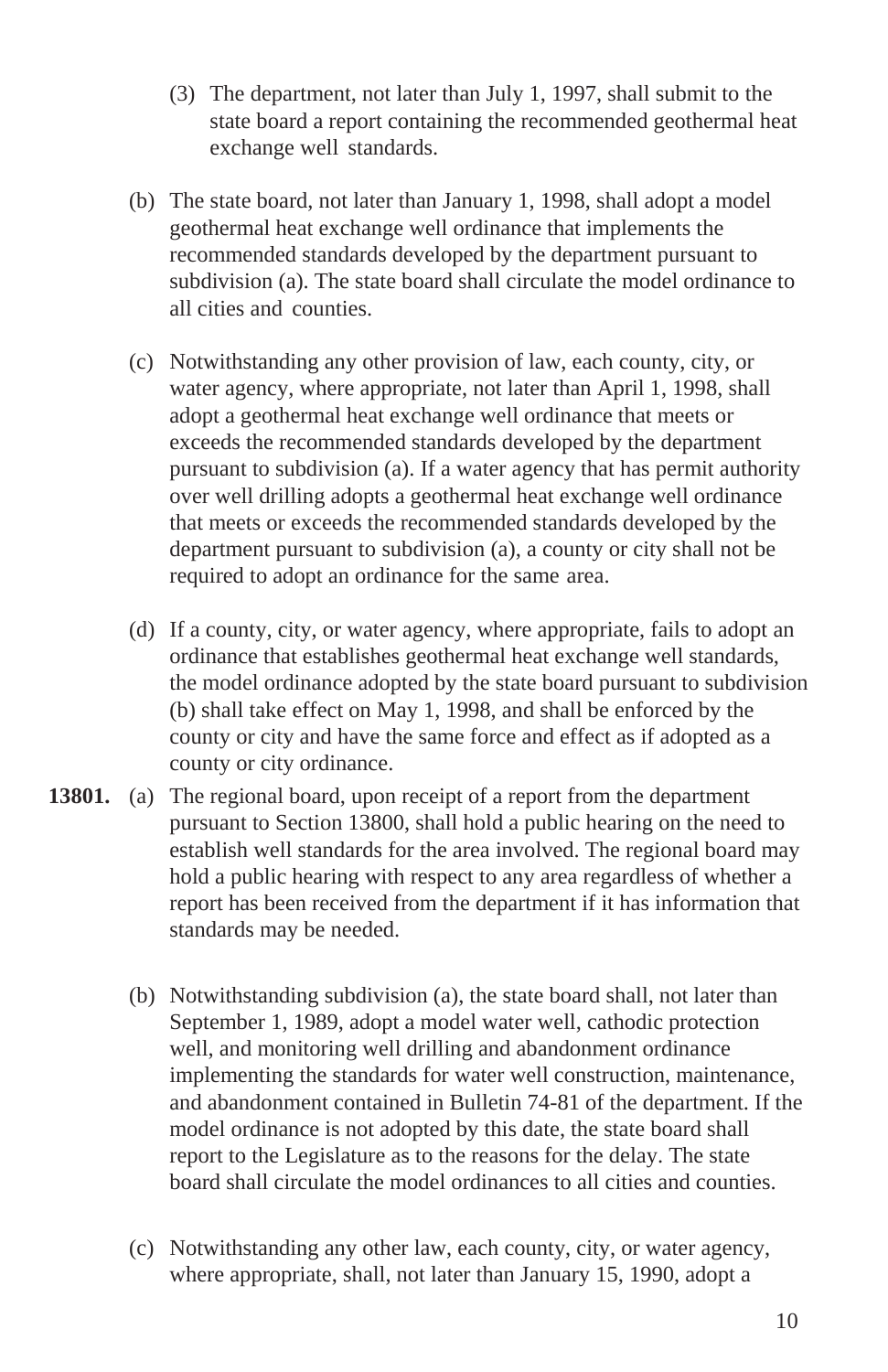water well, cathodic protection well, and monitoring well drilling and abandonment ordinance that meets or exceeds the standards contained in Bulletin 74-81. Where a water agency that has permit authority over well drilling within the agency adopts a water well, cathodic protection well, and monitoring well drilling and abandonment ordinance that meets or exceeds the standards contained in Bulletin 74-81, a county or city shall not be required to adopt an ordinance for the same area.

- (d) If a county, city, or water agency, where appropriate, fails to adopt an ordinance establishing water well, cathodic protection well, and monitoring well drilling and abandonment standards, the model ordinance adopted by the state board pursuant to subdivision (b) shall take effect on February 15, 1990, and shall be enforced by the county or city and have the same force and effect as if adopted as a county or city ordinance.
- (e) The minimum standards recommended by the department and adopted by the state board or local agencies for the construction, maintenance, abandonment, or destruction of monitoring wells or class 1 hazardous injection wells shall not be construed to limit, abridge, or supersede the powers or duties of the State Department of Public Health in their application of standards to the construction, maintenance, abandonment, or destruction of monitoring wells or class 1 hazardous injection wells at facilities that treat, store, or dispose of hazardous waste or at any site where the State Department of Public Health is the lead agency responsible for investigation and remedial action at that site, as long as the standards used by the State Department of Public Health meet or exceed those in effect by any city, county, or water agency where appropriate, responsible for developing ordinances for the area in question.
- **13802.** If the regional board finds that standards of water well, cathodic protection well, and monitoring well construction, maintenance, abandonment, and destruction are needed in any area to protect the quality of water used, or which may be used, for any beneficial use, it shall determine the area to be involved and so report to each affected county and city in the area. The report shall also contain any well standards which have been recommended by the department.
- **13803.** Each such affected county and city shall, within 120 days of receipt of the report, adopt an ordinance establishing standards of water well, cathodic protection well, and monitoring well construction, maintenance, abandonment, and destruction for the area designated by the regional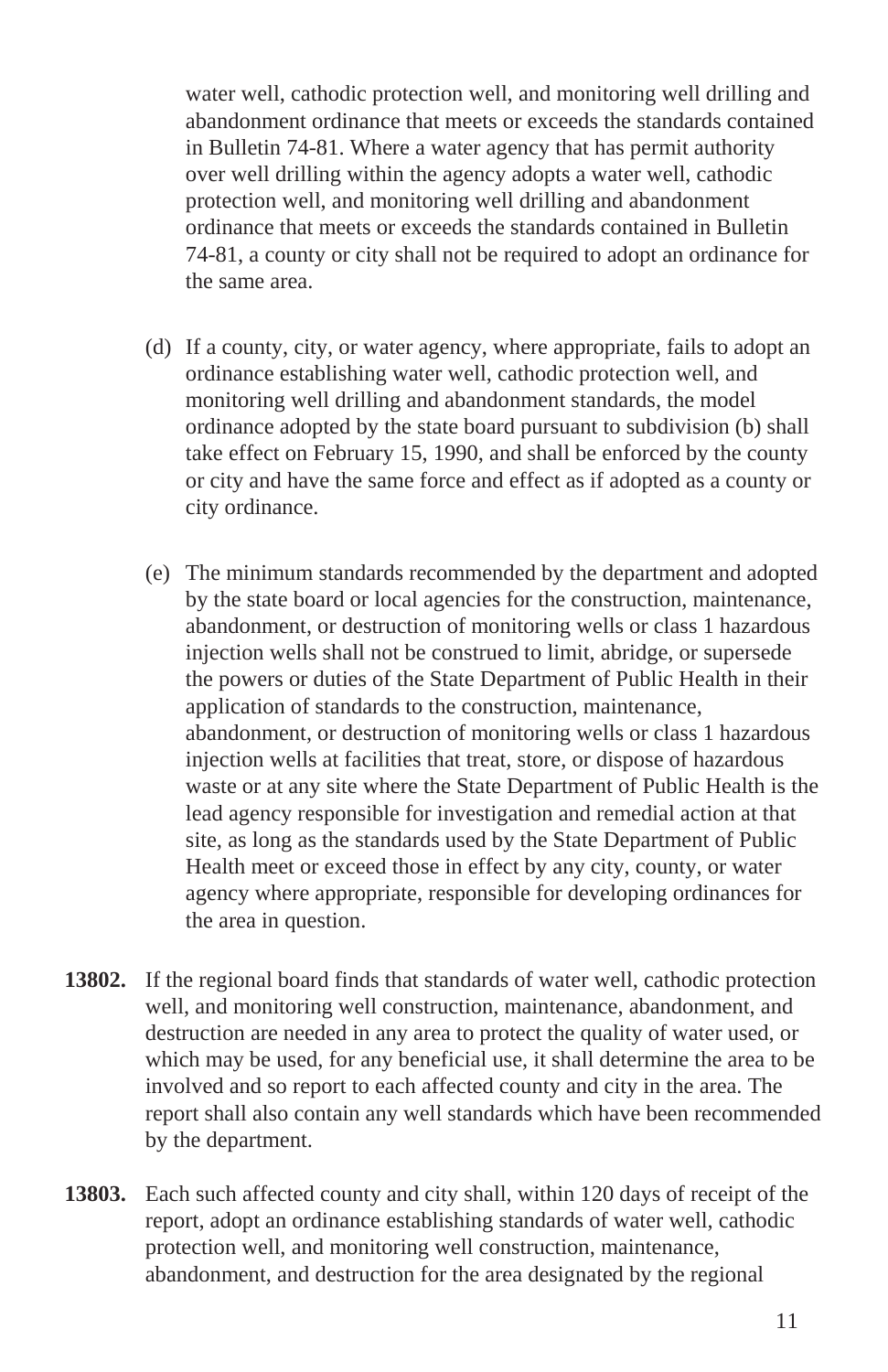board. Prior to adoption of the ordinance each affected county and city shall consult with all interested parties, including licensed well drillers. A copy of the ordinance shall be sent to the regional board on its adoption and the regional board shall transmit the ordinance to the department for its review and comments.

- **13804.** Such county and city well standards shall take effect 60 days from the date of their adoption by the county or city unless the regional board, on its own motion, or on the request of any affected person, holds a public hearing on the matter and determines that the county or city well standards are not sufficiently restrictive to protect the quality of the affected waters. If the board makes such a determination it shall so report to the affected county or city and also recommend the well standards, or the modification of the county or city well standards, which it determines are necessary.
- **13805.** If a county or city fails to adopt an ordinance establishing water well, cathodic protection well, and monitoring well construction, maintenance, abandonment, and destruction standards within 120 days of receipt of the regional board's report of its determination and those standards are necessary pursuant to Section 13802, or fails to adopt or modify those well standards in the manner determined as necessary by the regional board pursuant to Section 13804 within 90 days of receipt of the regional board's report, the regional board shall adopt standards for water well, cathodic protection well, and monitoring well construction, maintenance, abandonment, and destruction for the area. The regional board well standards shall take effect 30 days from the date of their adoption by the regional board and shall be enforced by the city or county and have the same force and effect as if adopted as a county or city ordinance.
- **13806.** Any action, report, or determination taken or adopted by a regional board or any failure of a regional board to act pursuant to this article, or any county or city ordinance in the event of the failure of a regional board to review such ordinance pursuant to Section 13804, may be reviewed by the state board on its own motion, and shall be reviewed by the state board on the request of any affected county or city, in the same manner as other action or inaction of the regional board is reviewed pursuant to Section 13320. The state board has the same powers as to the review of action or inaction of a regional board or of a county or city ordinance under this article as it has as to other action or inaction of a regional board under Section 13320, including being vested with all the powers granted a regional board under this article, with like force and effect if it finds that appropriate action has not been taken by a regional board. Any action of a regional board under this article or any county or city ordinance affected by the review of the state board shall have no force or effect during the period of the review by the state board.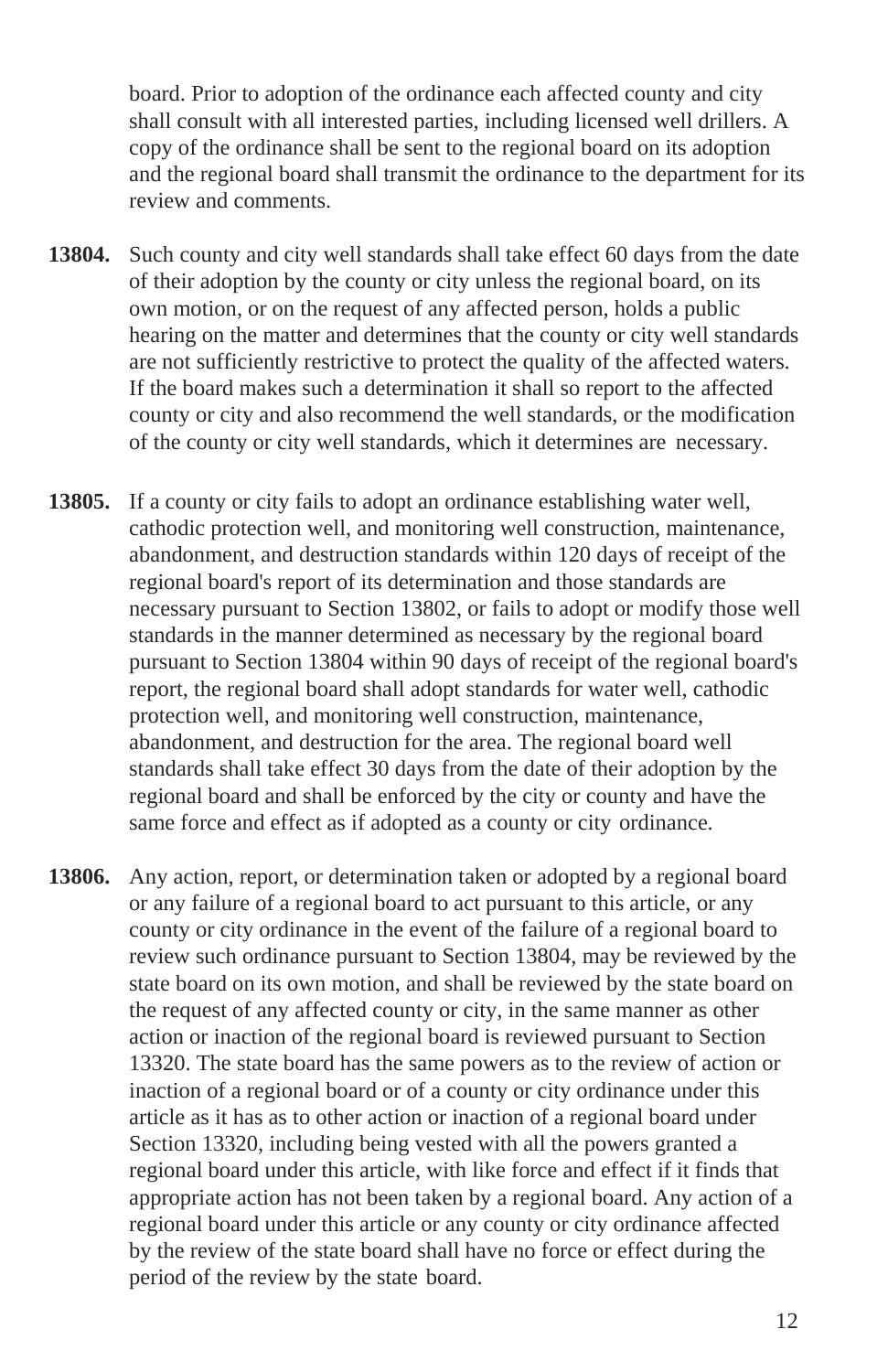# **Health & Safety Code**

## **DIVISION 104. ENVIRONMENTAL HEALTH PART 9.5. Abandoned Excavations**

- **115700.** (a) Every person owning land in fee simple or in possession thereof under lease or contract of sale who knowingly permits the existence on the premises of any abandoned mining shaft, pit, well, septic tank, cesspool, or other abandoned excavation dangerous to persons legally on the premises, or to minors under the age of 12 years, who fails to cover, fill, or fence securely that dangerous abandoned excavation and keep it so protected, is guilty of a misdemeanor.
	- (b) Every person owning land in fee simple or in possession thereof under lease or contract of sale who knowingly permits the existence on the premises of any permanently inactive well, cathodic protection well, or monitoring well that constitutes a known or probable preferential pathway for the movement of pollutants, contaminants, or poor quality water, from above ground to below ground, or vertical movement of pollutants, contaminants, or poor quality water below ground, and that movement poses a threat to the quality of the waters of the state, shall be guilty of a misdemeanor.
	- (c) For purposes of this section, "well" includes any of the following:
		- (1) A "monitoring well" as defined by Section 13712 of the Water Code.
		- (2) A "cathodic well" as defined by Section 13711 of the Water Code.
		- (3) A "water well" as defined by Section 13710 of the Water Code.
	- (d) A "permanently inactive well" is a well that has not been used for a period of one year, unless the person owning land in fee simple or in possession thereof under lease or contract of sale demonstrates an intent for future use for water supply, groundwater recharge, drainage, or groundwater level control, heating or cooling, cathodic protection, groundwater monitoring, or related uses. A well owner shall provide evidence to the local health officer of an intent for future use of an inactive well by maintaining the well in a way that the following requirements are met: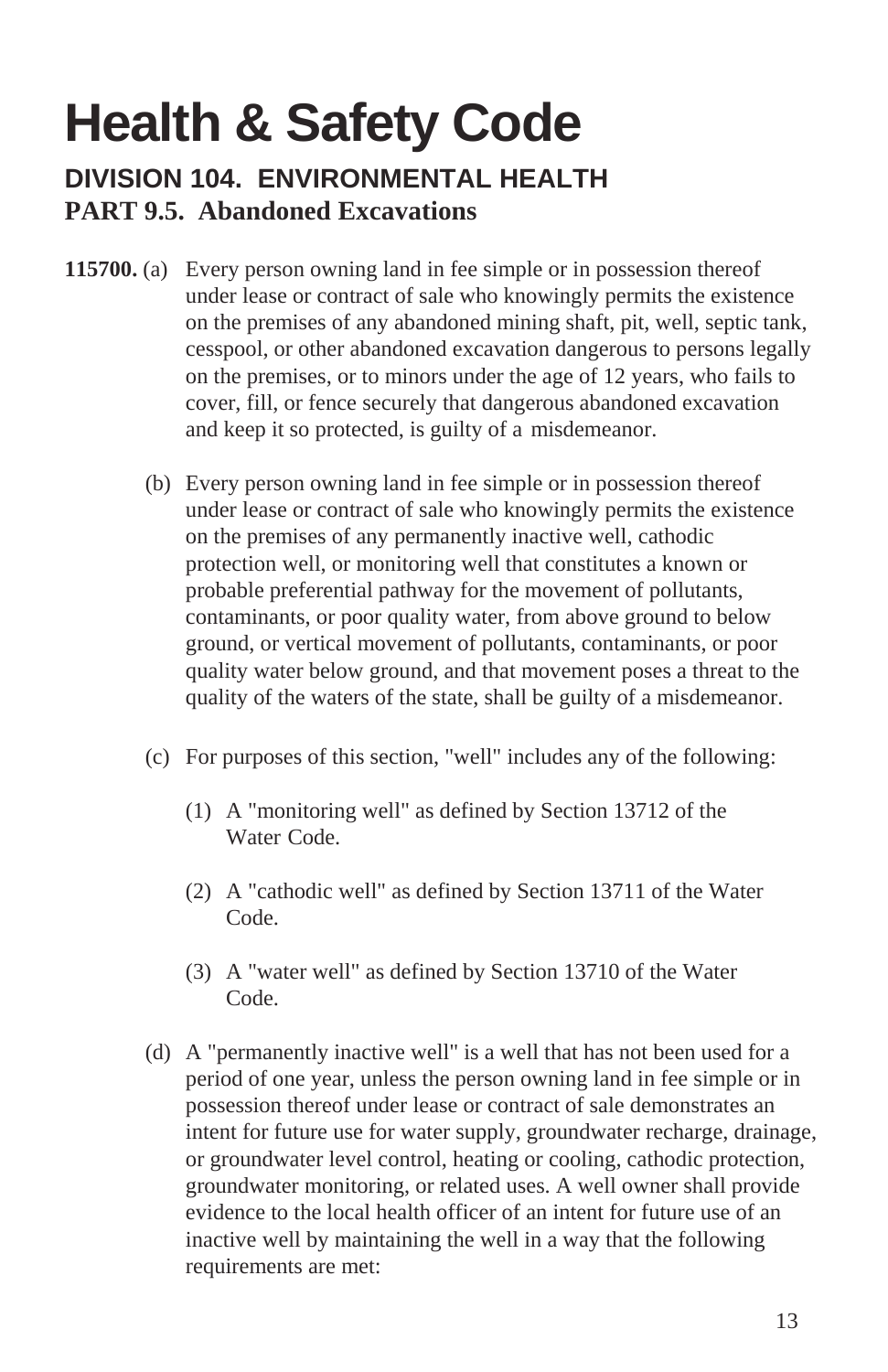- (1) The well shall not allow impairment of the quality of water within the well and groundwater encountered by the well.
- (2) The top of the well or well casing shall be provided with a cover, that is secured by a lock or by other means to prevent its removal without the use of equipment or tools, to prevent unauthorized access, to prevent a safety hazard to humans and animals, and to prevent illegal disposal of wastes in the well. The cover shall be watertight where the top of the well casing or other surface openings to the well are below ground level, as in a vault or below known levels of flooding. The cover shall be watertight if the well is inactive for more than five consecutive years. A pump motor, angle drive, or other surface feature of a well, when in compliance with the above provisions, shall suffice as a cover. The well shall be marked so as to be easily visible and located, and labeled so as to be easily identified as a well.
- (3) The area surrounding the well shall be kept clear of brush, debris, and waste materials.
- (e) At a minimum, permanently inactive wells shall be destroyed in accordance with standards developed by the Department of Water Resources pursuant to Section 13800 of the Water Code and adopted by the State Water Resources Control Board or local agencies in accordance with Section 13801 of the Water Code. Minimum standards recommended by the department and adopted by the state board or local agencies for the abandonment or destruction of groundwater monitoring wells or class 1 hazardous injection wells shall not be construed to limit, abridge, or supersede the powers or duties of the department, in accordance with Section 13801 of the Water Code.
- (f) Nothing in this section is a limitation on the power of a city, county, or city and county to adopt and enforce additional penal provisions regarding the types of wells and other excavations described in subdivisions (a) and (b).
- **115705.** The board of supervisors may order securely covered, filled, or fenced abandoned mining excavations on unoccupied public lands in the county.
- **115710.** The board of supervisors shall order securely fenced, filled, or covered any abandoned mining shaft, pit, or other excavation on unoccupied land in the county whenever it appears to them, by proof submitted, that the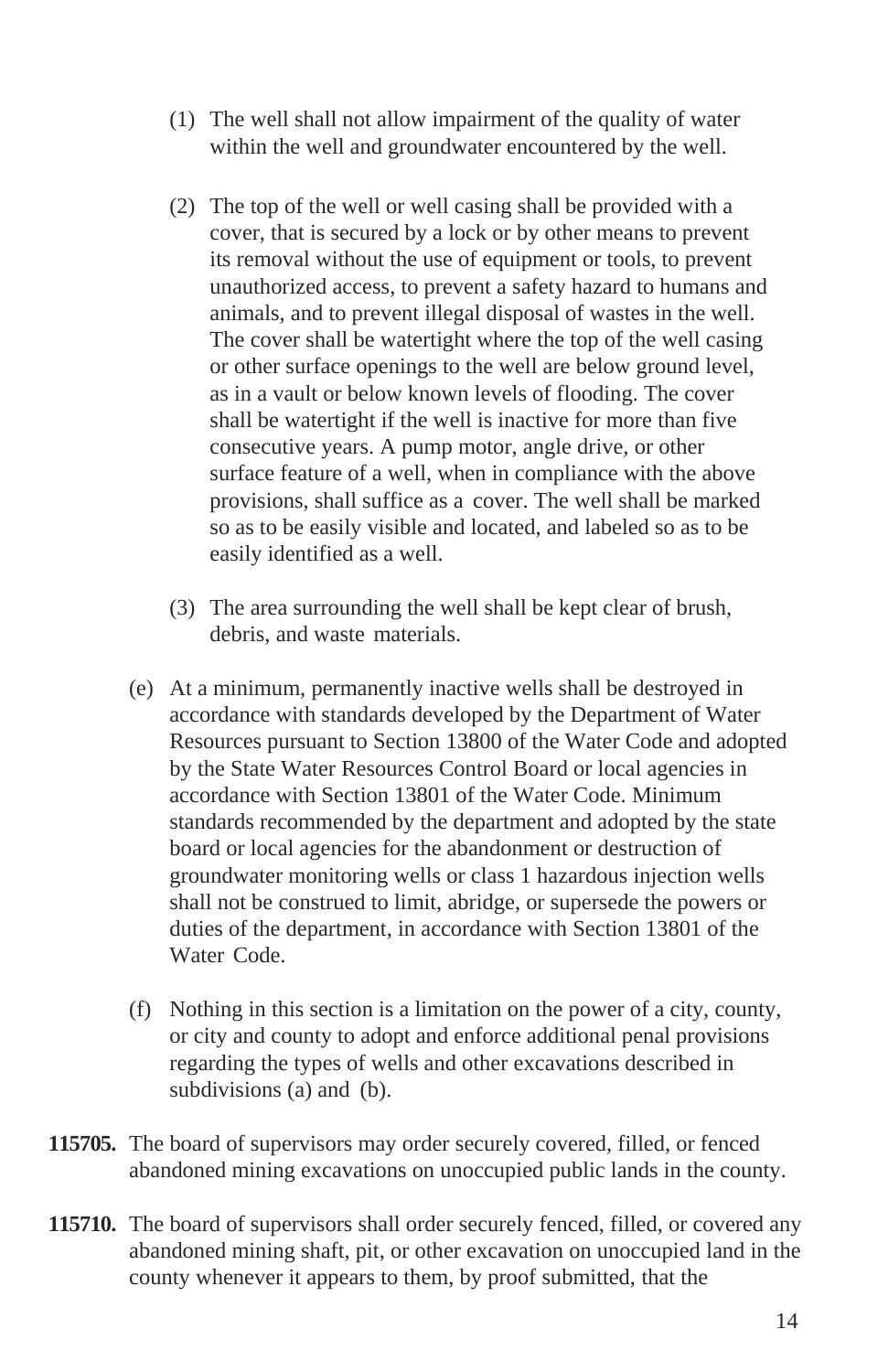excavation is dangerous or unsafe to man or beast. The cost of covering, filling, or fencing is a county charge.

- **115715.** Every person who maliciously removes or destroys any covering or fencing placed around, or removes any fill placed in, any shaft, pit, or other excavation, as provided in this part, is guilty of a misdemeanor.
- **115720.** This part is not applicable to any abandoned mining shaft, pit, well, septic tank, cesspool, or other abandoned excavation that contains a surface area of more than one-half acre.